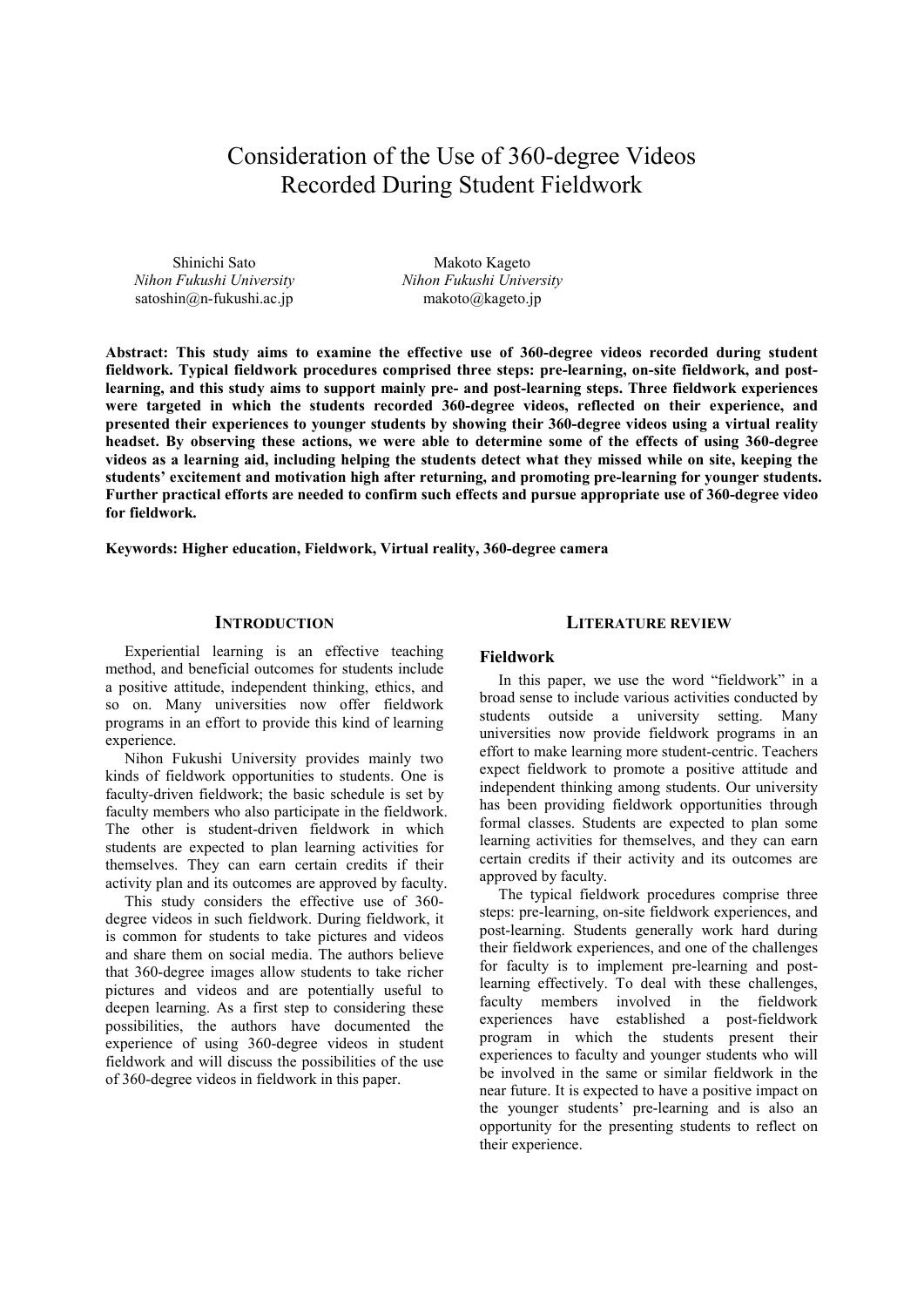Information and communication technology (ICT) can be effectively used to prepare reports and pictures and share them among students and teachers. This can facilitate reflection on experiential learning. There have been some efforts to facilitate students' reflection in actual educational settings. For example, Sato and Kageto (2010) proposed methods to deepen students' reflection through project-based learning using social media and analyzed the results of those activities. They also used social media as a platform for students to share text, pictures, and videos and conducted practice activities to deepen the learning experience. Sharing recorded videos, images, and texts seems effective in deepening student reflection; however, some students had problems recalling their experience vividly, and that seemed to have led to disappointment with the activity.

# **Virtual reality in education**

The capabilities of virtual reality (VR) have advanced significantly in recent years, and the cost to implement VR has greatly decreased. These changes have led to an increase in the use of VR technology in education (Freina & Ott 2015). VR is considered effective for training, learning about complicated concepts, experiencing what is impossible to experience in real-life settings, and so on (Liu, Dede, Huang, & Richards, 2017). These educational applications of VR mostly rely on the abilities of VR content developers. However, with 360-degree cameras having become easier to use, students and teachers can create VR content by themselves. We would like to illustrate through an example how students and teachers can create and use VR content autonomously.

The effectiveness of VR implementation can be assessed by the AIP cube (Zeltzer 1992): a model of a virtual reality system that plots three variables, autonomy, interaction, and presence. Autonomy means that users can react to events and external stimuli. Interaction means that users can interact with the environment. Presence means that users can feel immersed in the environment.

Since 360-degree videos are recorded data, autonomy and interaction are limited; however, the sense of immersion (presence) is expected to be high when users can watch 360-degree videos by using VR headset. This sense of immersion is considered helpful in education if it is provided with appropriate instructional designs (Dede 2009). Yee and Bailenson (2007) pointed out that the appearance and action of a person's self-representations affect his or her behaviors. Applying this to fieldwork, this means that an immersive environment has the potential for a person to feel similar sensation with what the person who recorded the 360-degree video felt at the fieldwork sites.

### **Purpose of the study**

To learn appropriately from fieldwork experience, reflection after the experience is considered important. In this study, the authors aimed to help students reach deeper levels of reflection and posited that VR technology would encourage students to reflect on their experiences more deeply and internalize them for the future. Because fieldwork is a new experience for students, it can be overwhelming and impossible for them to absorb everything; hence, they may overlook important details. We expect that viewing and editing 360-degree videos will help the students recall their experience more vividly. We also anticipate that the students will be able to relive the experience in a relaxed manner, and, as a result, they are able to notice important details they missed while on site. It is also expected that having returned students explain about their experience to younger students will help them deepen their reflection on the fieldwork.

We also considered that younger students who conduct fieldwork the following year would benefit from 360-degree videos edited by older students. In pre-learning, students generally are unable to gain a sense of what they would actually experience in the field even after viewing normal pictures and videos. We expected that the sense of immersion provided by 360-degree videos would help in that regard.

## **METHOD**

#### **Recording of fieldwork**

The target activities were three fieldwork programs. Explanations of these programs are shown in Table 1.

Table 1. Target fieldwork programs.

| <b>Fieldwork</b><br>area | <b>Programs</b>                                                                                                                                          |
|--------------------------|----------------------------------------------------------------------------------------------------------------------------------------------------------|
| Philippines<br>– Davao   | Exposure to the way of life at a small<br>private orphanage in a rural area and<br>an exchange program at a sister<br>school (student-organized program) |
| Philippines<br>– Manila  | Learning about social work and<br>community development (university-<br>organized program)                                                               |
| Cambodia                 | Learning about Asian history and<br>volunteer-work experience for<br>development and support (university-<br>organized program)                          |

As we described earlier, the students in our department are expected to design their learning activities by themselves, and teachers do not necessarily accompany the students on the trip. Hence, we decided that the students should record the activities by themselves. One student was assigned to take 360-degree videos for the Philippines-Manila and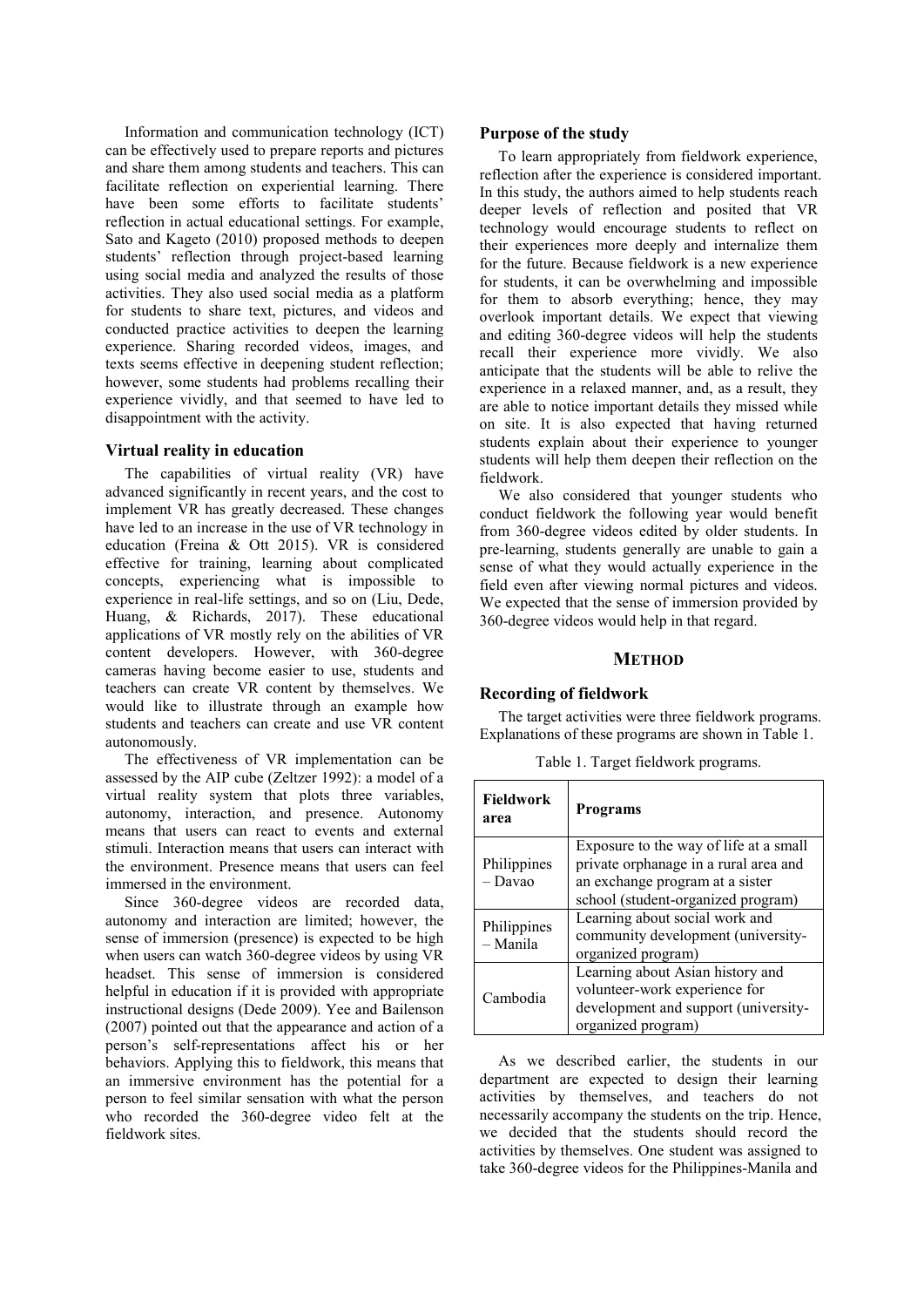Cambodia fieldwork programs. However, since one of the authors accompanied the Philippines-Davao fieldwork program, he recorded activities there by himself as a trial run. The authors instructed students to record videos that they considered effective in explaining the activities to others, such as teachers and especially younger students who will be involved in the same or similar fieldwork in the near future.

The cameras used to record videos were a Ricoh Theta S and Ricoh Theta V. The resolution of recorded data is 1920x1080 or 1280x720 for Theta S and 3840x1920 (4K) or 1920x960 for Theta V, and the maximum duration of recordings is 25 minutes.

# **Viewing of 360-degree videos**

The authors prepared and tested several VR headsets that were considered appropriate for our use. One is the HTC Vive, which is a full VR system with position sensors. Simple headsets that could be used with a smartphone were also used. The author also used an Oculus Go. The Oculus Go is a standalone VR headset that can be used to view 360-degree videos without the need for a smartphone or PC. A remote control was also available to perform screen commands such as selecting videos, start playing, fast-forwarding, and rewinding videos.

The students watched videos with the abovementioned headset, and the authors took notes while the students talked about their experience of watching the 360-degree videos. After viewing, semi-structured interviews were conducted.

The authors also instructed the students to edit videos and to explain their fieldwork experience to younger students with edited 360-degree videos. The authors also observed and took notes during these activities.

# **RESULTS**

# **Recorded 360-degree videos**

For many students, recording their fieldwork experience with 360-degree camera was their first time using this type of camera, and it was somewhat harder for them than taking normal videos. It took some time for students to become familiar with recording with this camera. Ultimately, the students succeeding in recording parts of their fieldwork experience, and one of the authors recorded many student activities on the Philippines-Davao program.

# **Reflection using 360-degree videos**

The followings are examples of what was observed while or after the students viewed the 360-degree videos.

Philippine-Davao – at an orphanage:

 While watching some movies with children, one student mentioned, "the movie reminds me of the precious time we had with House

of Joy (the name of the orphanage she visited). At first, I didn't know how to interact with the children and felt depressed. But, I soon came to think that it's okay to just be myself."

 The student made rice balls and children ate them at a beach. While watching this movie, she mentioned, "I'm glad to be able to see what I missed since I was preoccupied with other issues."

Philippine-Davao – at a sister school:

 While watching a video in which the student is introducing Japanese culture in English to local students, she mentioned, "I was not conscious of how I did on the presentation. I think I need to improve various point. But, most students seemed to listen to me more than I felt in a class, and I seem to have interacted better at the later part of my presentation. I seemed to be helped local students' kind and tolerant attitude for me."

Cambodia – at a local city

 While watching videos of roaming around the local city with fellow students, "It's so realistic, and I feel like I'm in Cambodia again. Watching the video now, I remember that while I was there, I committed to studying harder after coming back, but…"

### **Video-viewing by younger students**

The students were instructed to explain their fieldwork experience to younger students; one student who participated in the Philippines – Davao fieldwork presented her experience to eight younger students. It was difficult for her to explain only using the 360 degree videos; therefore, the authors discussed her options with her and instructed her to prepare a poster to provide an overview of her fieldwork and some background information for younger students.

The followings are examples of what was observed while or after younger students viewed the 360-degree videos.

Philippine-Davao – at an orphanage:

- A student mentioned, "Oh, House of Joy looks like this. Where in House of Joy? I found Student A and the teacher (one of the authors). You were really there! I'd like to go to House of Joy, too."
- Another student mentioned, "I feel as if I'm in a remote place, and it's interesting that people beside me are also in that remote place."

Philippine-Davao – at a sister school:

 While watching a video of a Japanese culture introduction in English, a student mentioned, "Local students are watching Student A. I will be so nervous in such a situation.